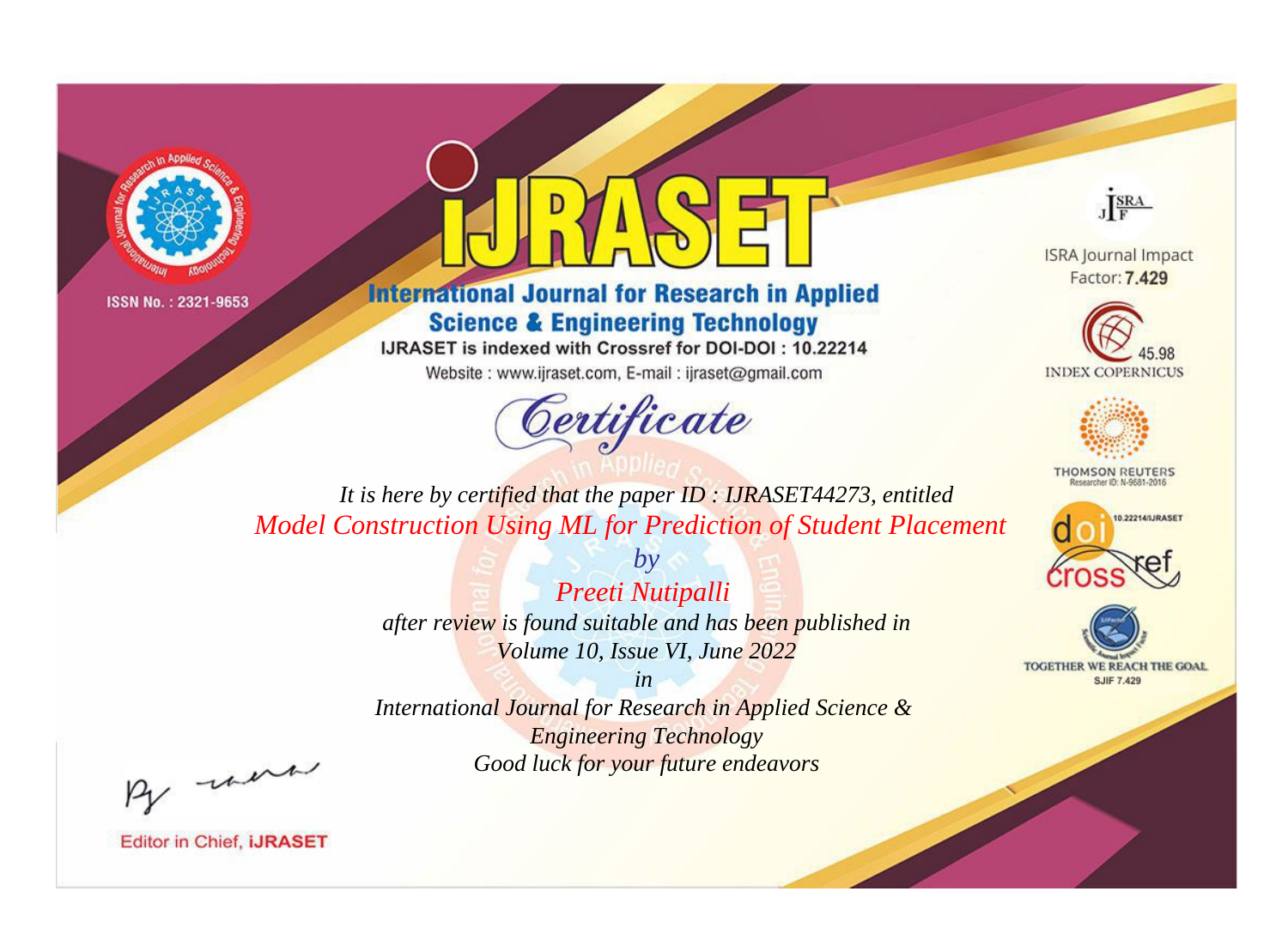



**International Journal for Research in Applied Science & Engineering Technology** 

IJRASET is indexed with Crossref for DOI-DOI: 10.22214

Website: www.ijraset.com, E-mail: ijraset@gmail.com





**ISRA Journal Impact** Factor: 7.429





**THOMSON REUTERS** 



TOGETHER WE REACH THE GOAL **SJIF 7.429** 

*It is here by certified that the paper ID : IJRASET44273, entitled Model Construction Using ML for Prediction of Student Placement*

> *Dandupati Priyanka after review is found suitable and has been published in Volume 10, Issue VI, June 2022*

*by*

*in International Journal for Research in Applied Science & Engineering Technology Good luck for your future endeavors*

By morn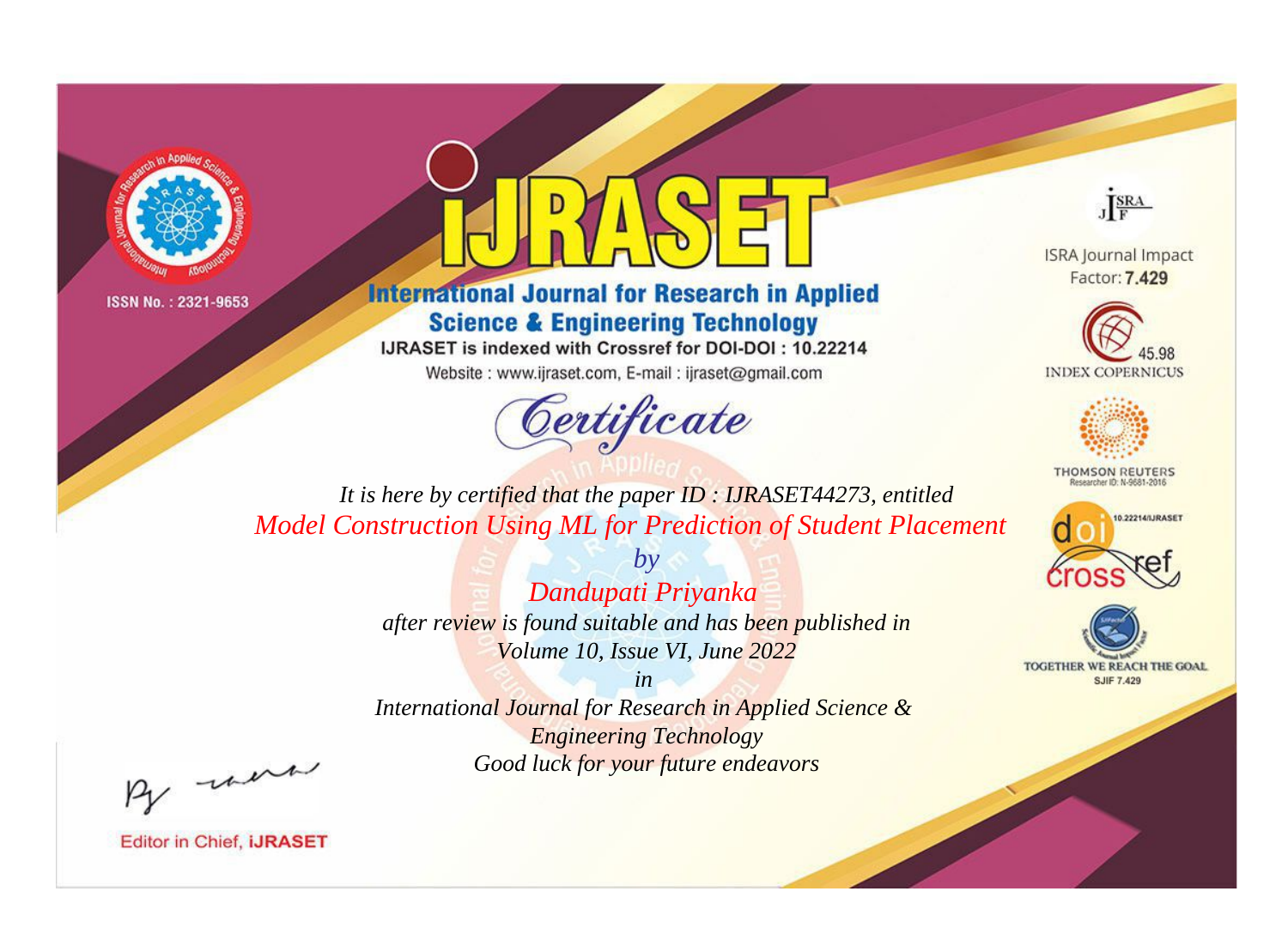



**International Journal for Research in Applied Science & Engineering Technology** 

IJRASET is indexed with Crossref for DOI-DOI: 10.22214

Website: www.ijraset.com, E-mail: ijraset@gmail.com



JERA

**ISRA Journal Impact** Factor: 7.429





**THOMSON REUTERS** 



TOGETHER WE REACH THE GOAL **SJIF 7.429** 

*It is here by certified that the paper ID : IJRASET44273, entitled Model Construction Using ML for Prediction of Student Placement*

> *by Ladi Yuktha after review is found suitable and has been published in Volume 10, Issue VI, June 2022*

> > *in*

*International Journal for Research in Applied Science & Engineering Technology Good luck for your future endeavors*

By morn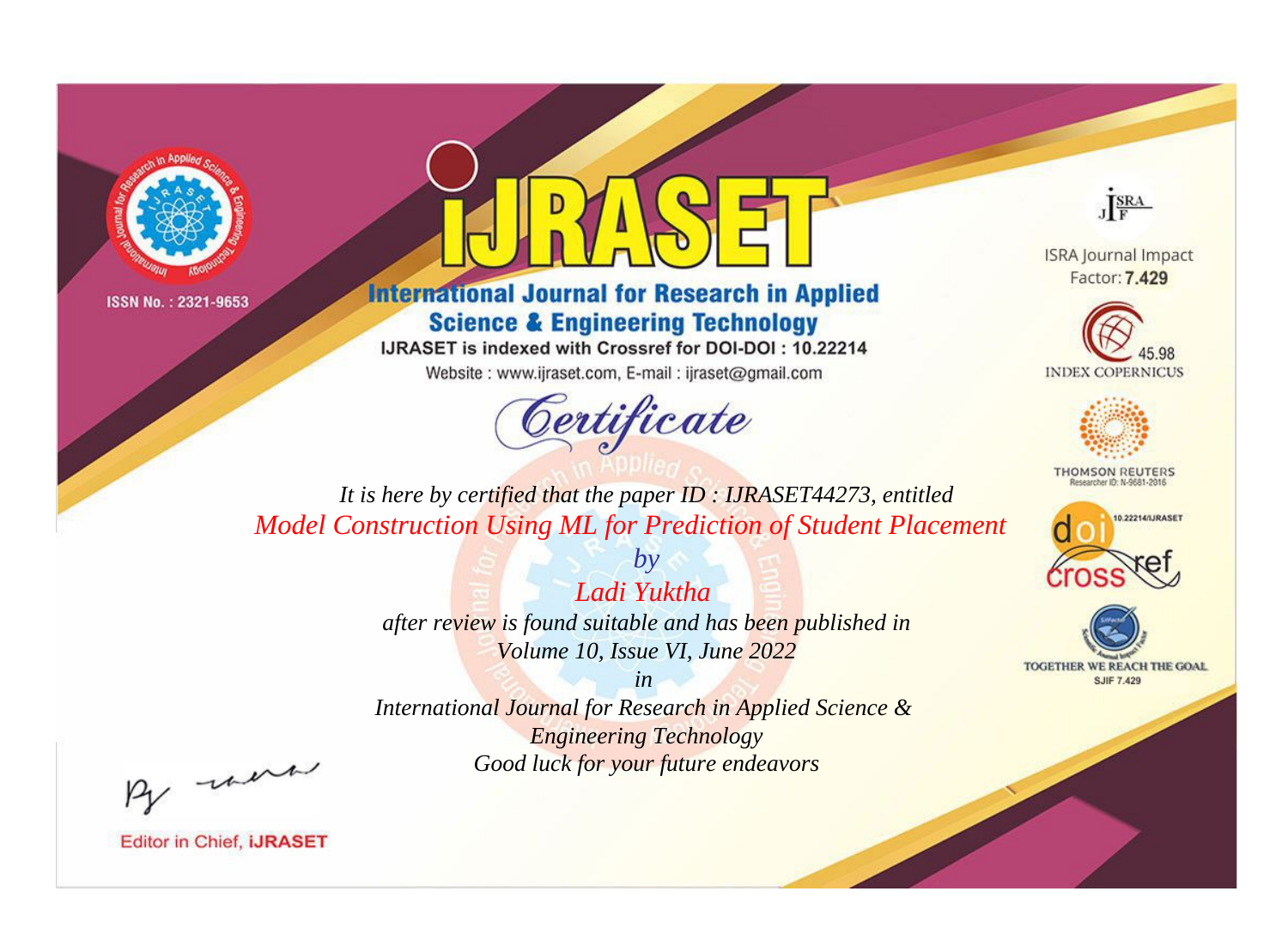



**International Journal for Research in Applied Science & Engineering Technology** 

IJRASET is indexed with Crossref for DOI-DOI: 10.22214

Website: www.ijraset.com, E-mail: ijraset@gmail.com



JERA

**ISRA Journal Impact** Factor: 7.429





**THOMSON REUTERS** 



TOGETHER WE REACH THE GOAL **SJIF 7.429** 

*It is here by certified that the paper ID : IJRASET44273, entitled Model Construction Using ML for Prediction of Student Placement*

> *Pollai Prasanth after review is found suitable and has been published in Volume 10, Issue VI, June 2022*

*by*

*in* 

*International Journal for Research in Applied Science & Engineering Technology Good luck for your future endeavors*

By morn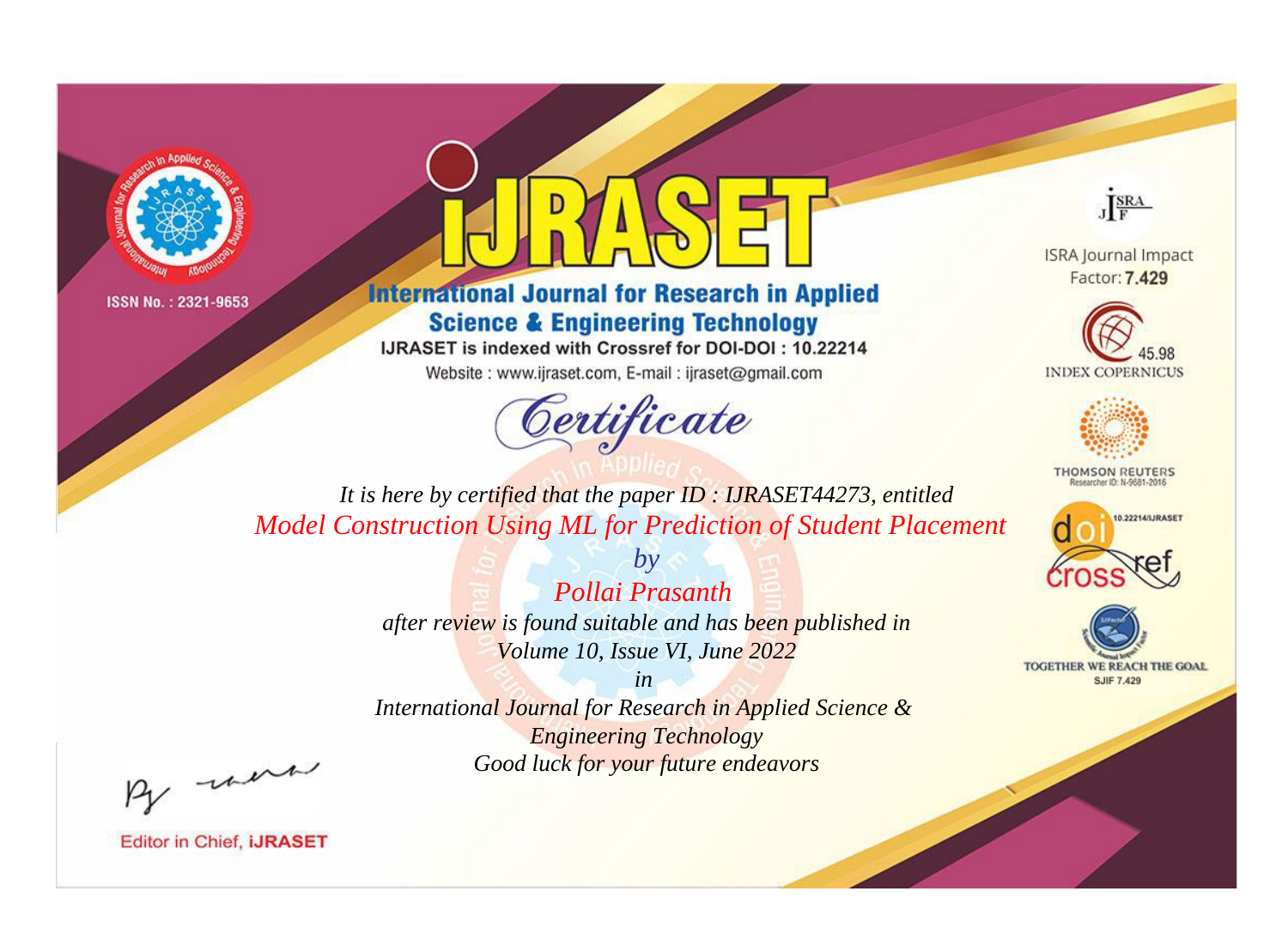



**International Journal for Research in Applied Science & Engineering Technology** 

IJRASET is indexed with Crossref for DOI-DOI: 10.22214

Website: www.ijraset.com, E-mail: ijraset@gmail.com



JERA

**ISRA Journal Impact** Factor: 7.429





**THOMSON REUTERS** 



TOGETHER WE REACH THE GOAL **SJIF 7.429** 

*It is here by certified that the paper ID : IJRASET44273, entitled Model Construction Using ML for Prediction of Student Placement*

> *by Tankala Ramsai after review is found suitable and has been published in Volume 10, Issue VI, June 2022*

> > *in*

*International Journal for Research in Applied Science & Engineering Technology Good luck for your future endeavors*

By morn